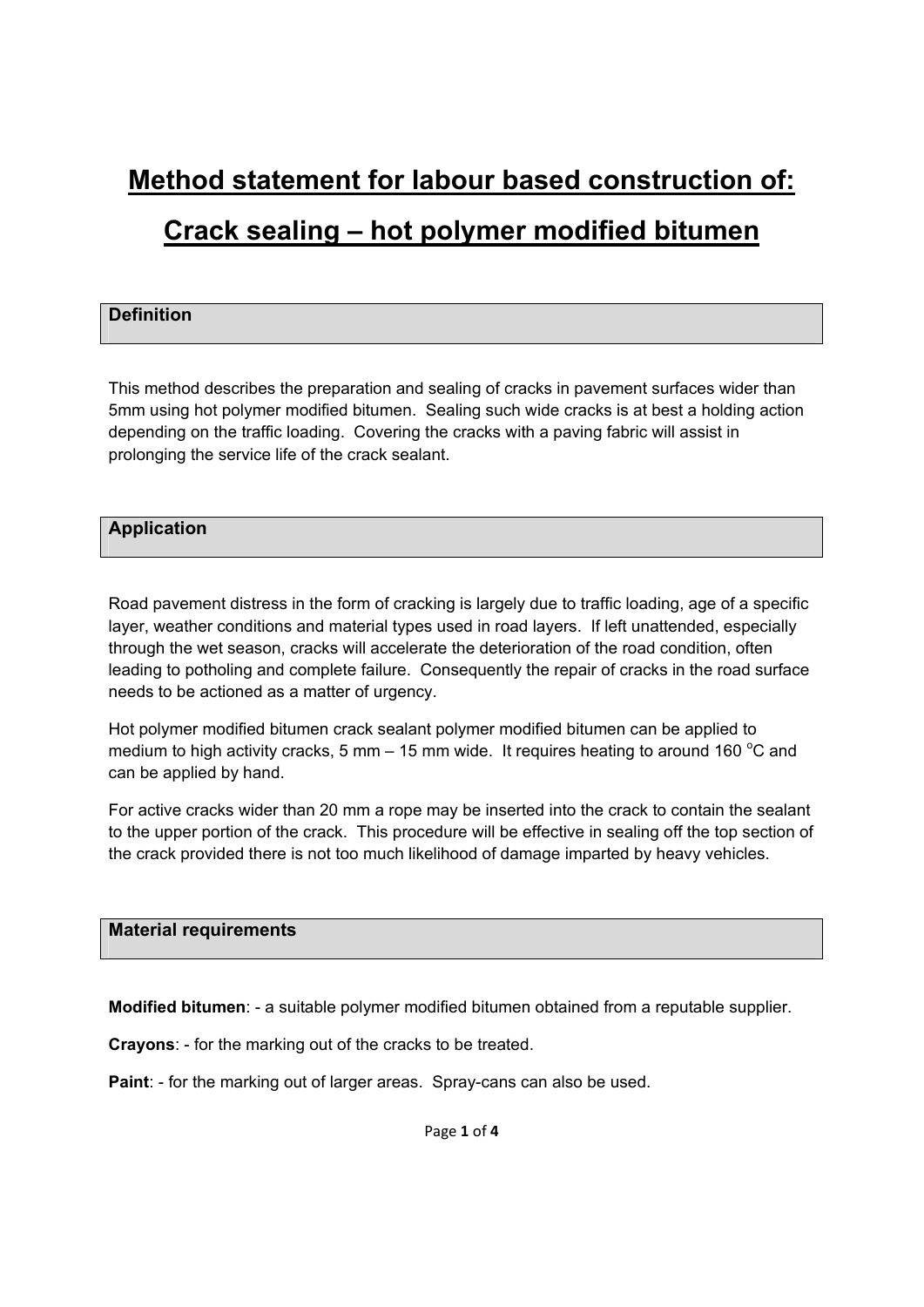## **Plant and equipment requirements**

| Item                 | Number of items |
|----------------------|-----------------|
| Heating device       |                 |
| Wheel barrows        | $\overline{2}$  |
| Wire brushes         | $\overline{2}$  |
| Soft bristle brushes | $\overline{2}$  |
| <b>Block brushes</b> | $\overline{2}$  |
| <b>Bass brooms</b>   | $\overline{2}$  |
| Squeegees            | $\overline{2}$  |
| Safety gloves        | $\overline{2}$  |
| Cans or applicators  | $\overline{2}$  |
| Compressor           |                 |

### **Labour requirements**

Below is the typical composition of a crack sealing team. Production rates are very difficult to determine due to the many factors that could affect the process.

| Activity           | Number of workers |
|--------------------|-------------------|
| Supervisor         |                   |
|                    |                   |
| General assistants | o                 |

Traffic control personnel will need to be added to these numbers for a complete team complement. The amount of flagmen, stop/go boards and cones or delineators will be determined by the extent on the area to be repaired.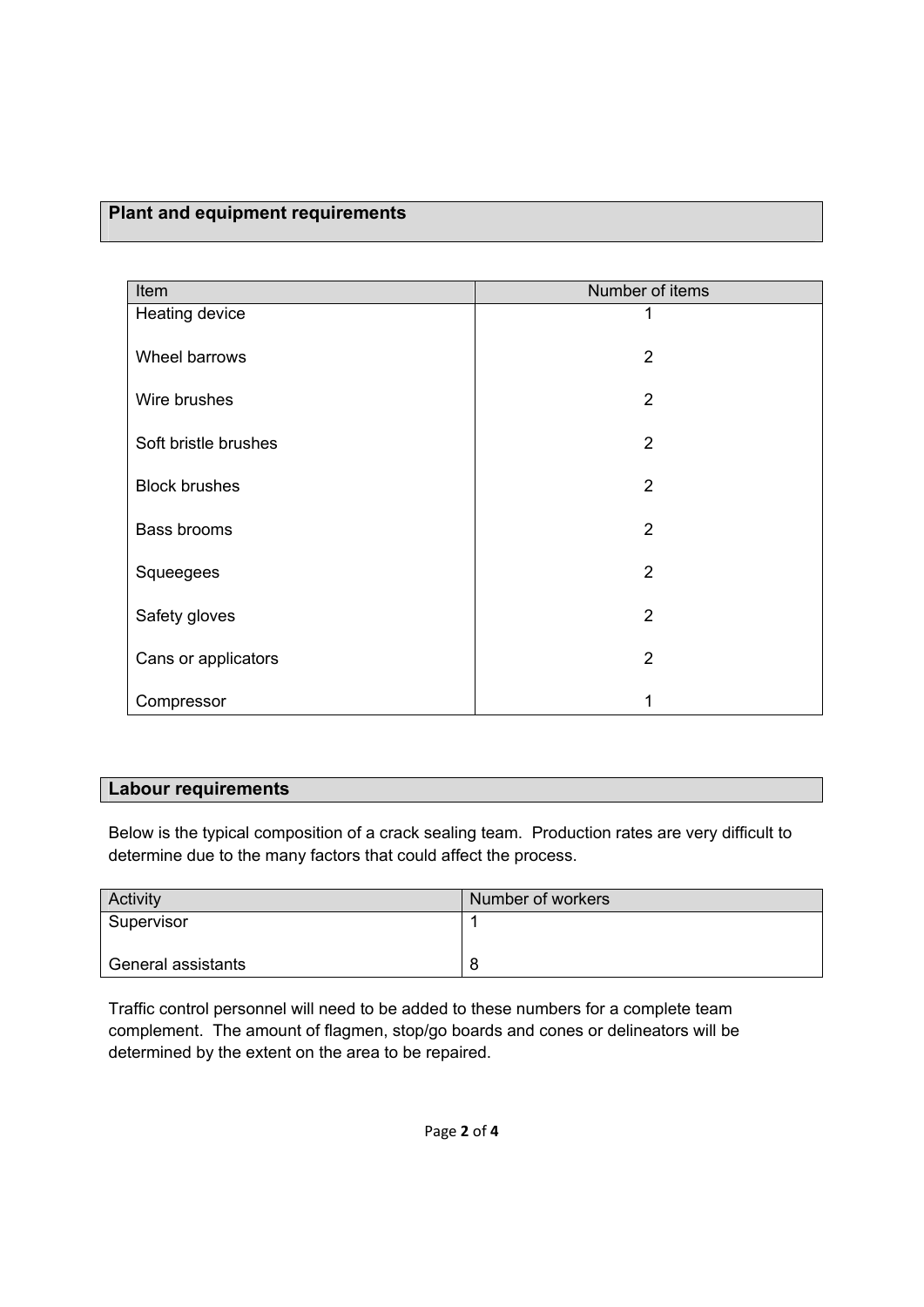## **Construction**

#### **Site Preparation**

The area to be repaired should be inspected together with the client or his agent and all the cracks that require sealing should be marked using the paint and the soft bristle, canyons Of spray cans of paint.

The road needs to be swept clean of all loose material and dust. The wire brush should be used to loosen the material that is lodged in the cracks. This material needs to be swept out and away from the crack. Next the compressor should be used to blow the cracks clean of all dust and debris to ensure the sealant can adhere to both sides of the crack. Notice should be taken of the wind direction so as not to have the dust blown back into the cracks.

#### **Sealing of cracks**

The polymer modified bitumen should be heated in a safe manner to the required temperature of 160 °C. The heated polymer modified bitumen is then transferred to a specialised applicator or into a pouring can.

Pour the sealant into the cracks from the can or applicator that should have a spout to help direct the bitumen into the crack. Ensure that the bitumen if fluid enough to penetrate into the crack and not just lie on the surface. Allow the polymer modified bitumen to harden.

Using a hot scraper, spatula or spade excess material, protruding the crack, should be removed

### **Traffic control**

The road can be opened to traffic as soon as the polymer modified bitumen has hardened sufficiently.

### **Packing up and cleaning of equipment**

The signage can be moved to the next section of road to be repaired once the polymer modified bitumen has hardened.

The tools should be cleaned with mineral turpentine or paraffin.

### .**Quality control**